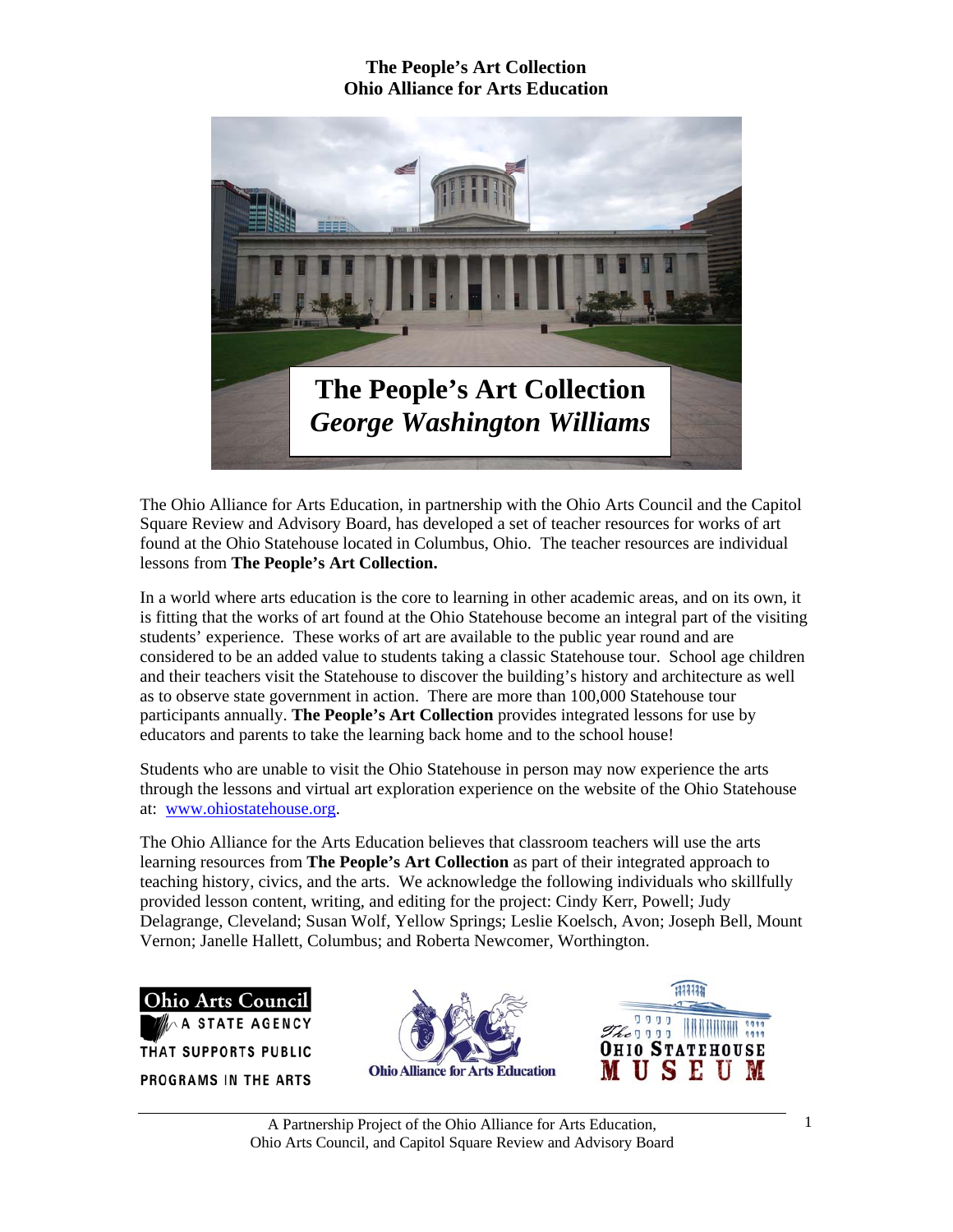## *George Washington Williams, Ohio's First African-American Legislator*  **GRADE 4**

### **Learning Outcomes**:

The students will be able to:

- 1. Use collaboration skills to recreate a tableau representing a painted image.
- **2.** Use vivid language and descriptive details to write a narrative.

**Art Standard: Creative Expression and Communication:** Students improvise, create, produce and perform dramatic/theatrical works. Students experiment with dramatic/theatrical processes, develop dramatic/theatrical skills and participate in drama/theatre.

**Grade Level Indicator:** Use vivid language to create a script around one or more elements of theatre such as character, action, props or settings.

**Arts Standard: Connections, Relationships and Application:** Students identify similarities and differences between drama/theatre and other art forms. Students recognize the relationship between concepts and skills learned through drama/theatre with knowledge learned in other curricular subjects, life experiences and potential careers in and outside the arts. Students recognize the benefits of lifelong learning in drama/theatre.

**Grade Level Indicators:** Use problem-solving and cooperative skills to dramatize a story, current event or a concept from another area.Use drama/theater to retell events in Ohio history.

**Social Studies Standard: People in Societies:** Students use knowledge of perspectives, practices and products of cultural, ethnic and social groups to analyze the impact of their commonality and diversity within local, national, regional and global settings.

**Grade Level Indicator:** Describe the cultural practices and products of various groups who have settled in Ohio over time: item e. African-Americans.

**English/Language Arts Standard: Writing Application:** Students need to understand that various types of writing require different language, formatting, and special vocabulary. Writing serves many purposes across the curriculum and takes various forms.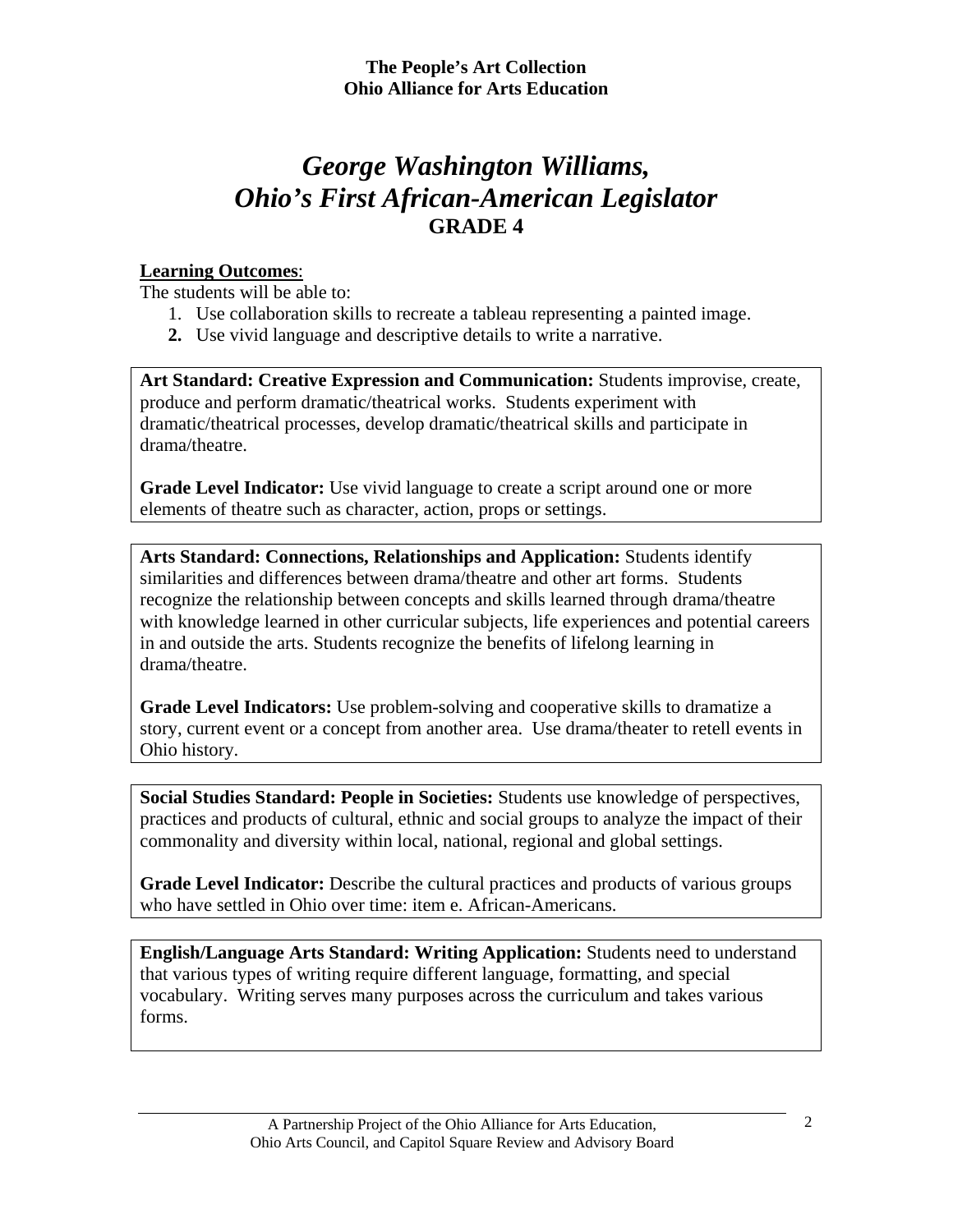**Grade Level Indicator:** Write narratives that sequence events, including descriptive details and vivid language to develop plot, characters and setting and to establish a point of view.

#### **Assessment Strategy:**

• Summative: Project Rubric

#### **Vocabulary:**

- **Character** a person within a dramatic/theatrical work; the part or personality that an actor portrays
- **Dramatize** to present events or actions in a dramatic manner
- **Historian** an expert in history; a recorder of historical events
- **Investigative Journalism** to examine in detail, to see what happened so that one can write a detailed, informed report
- **Legislator** a lawmaker in the state or federal legislature
- **Legislature** one of the three branches of state and federal government in the United States that is responsible for making, changing, and repealing laws
- **Orator** a person who gives speeches and is especially skilled in giving formal, ceremonial, or persuasive public addresses
- **House of Representatives** the lower house of State of Ohio legislature
- **Speech**  a talk given to an audience
- **Tableau** a stage picture composed of actors in frozen dramatic poses

**Time Needed**: three 45 minute classes

#### **Materials**:

- Image of painting "George Washington Williams"
- Biography of George Washington Williams (attached)
- Paper to write story
- Paper for story board (Optional activity)
- Drawing pencils
- Costumes (optional)

#### **Internet Resources**

http://www.georgewashingtonwilliams.org/gww.cfm Ohio Statehouse website with video about George Washington Williams (Excellent source of information about Mr. Williams)

http://www.answers.com/topic/george-washington-williams Biography of Williams and explanation of his writings

#### ADDITIONAL INFORMATION ABOUT THE ARTIST:

http://www.ronandersonstudio.com/publicartprojects/ruleoflaw.html view additional moments from history painted by this artist, Ronald Anderson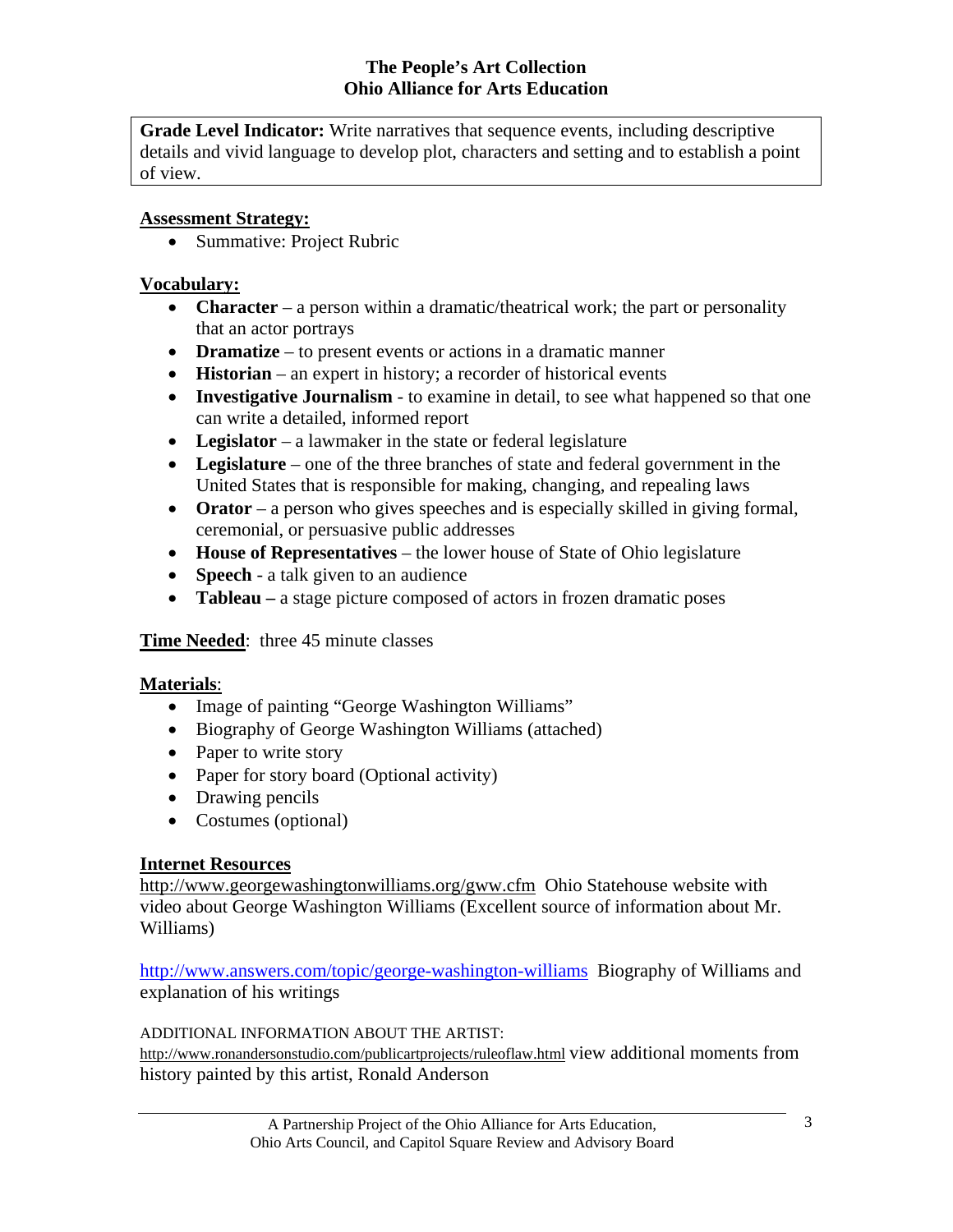http://paik.absolutearts.com/cgibin/portfolio/art/art\_movies/view\_movies\_index.cgi?login=rastudio Ron Anderson, artist, talks about his work

http://www.columbusmuseum.org/exhibitions/aminah/aminah\_popup.html Aminah Robinson webpage

http://www.cscc.edu/ElijahPierce/statue.htm Elijah Pierce information

### **Step by Step Procedure:**

## **CLASS 1**

## **Teacher-led Activity**

- List the elements/principles of art on the board (line, shape/3-d form, color, value, pattern, repetition, balance, unity, emphasis) Display the painting *George Washington Williams Speaking to the Legislature* by Ronald Anderson. Invite students to analyze the painting by asking guiding questions. Allow students to respond informally for several minutes. Ask:
	- o *What do you see here? (colors, shapes, objects, people)*
	- o *What elements of art do you see that the artist used to create this image?*
	- o *What do you think is happening in this picture?*
	- o *When do you think the action in this painting took place? (1880)*
	- o *Does it look as though the crowd is listening?*
	- o *How is the crowd reacting?"*
- After the students have analyzed and interpreted the painting, explain that the painting depicts a moment when George Washington Williams, Ohio's first African-American legislator, passionately spoke to the House of Representatives asking the others to vote for a bill that would help improve the police force in Cincinnati. Ask:
	- o *What do you think was happening in Cincinnati that made Williams so upset with the police?*
- Share some background information about George Washington Williams:
	- o *George Washington Williams was born in 1849 in Pennsylvania. At the age of 14 he enlisted in the Civil War by lying about his age. He fought there, in Mexico and in Indian Territory. Although he was already a minister at several churches in America, he moved to Cincinnati and went to law school. Once he had his degree he felt he still needed to give back to his community by additional community service. One way he felt he could help his neighborhood was to represent the people in the Ohio legislature. Therefore he ran for office and won a seat in the Ohio House of Representatives from 1880-81. He then set out to become a journalist and was applauded for his books A History of Negro Troops in the War of Rebellion and The History of the Negro Race in America 1619–1880, the first history of African-Americans. In 1889 he was given an interview with King Leopold of Belgium. The King explained how he had taken over the Congo Free State in Africa and had treated the people there wonderfully.*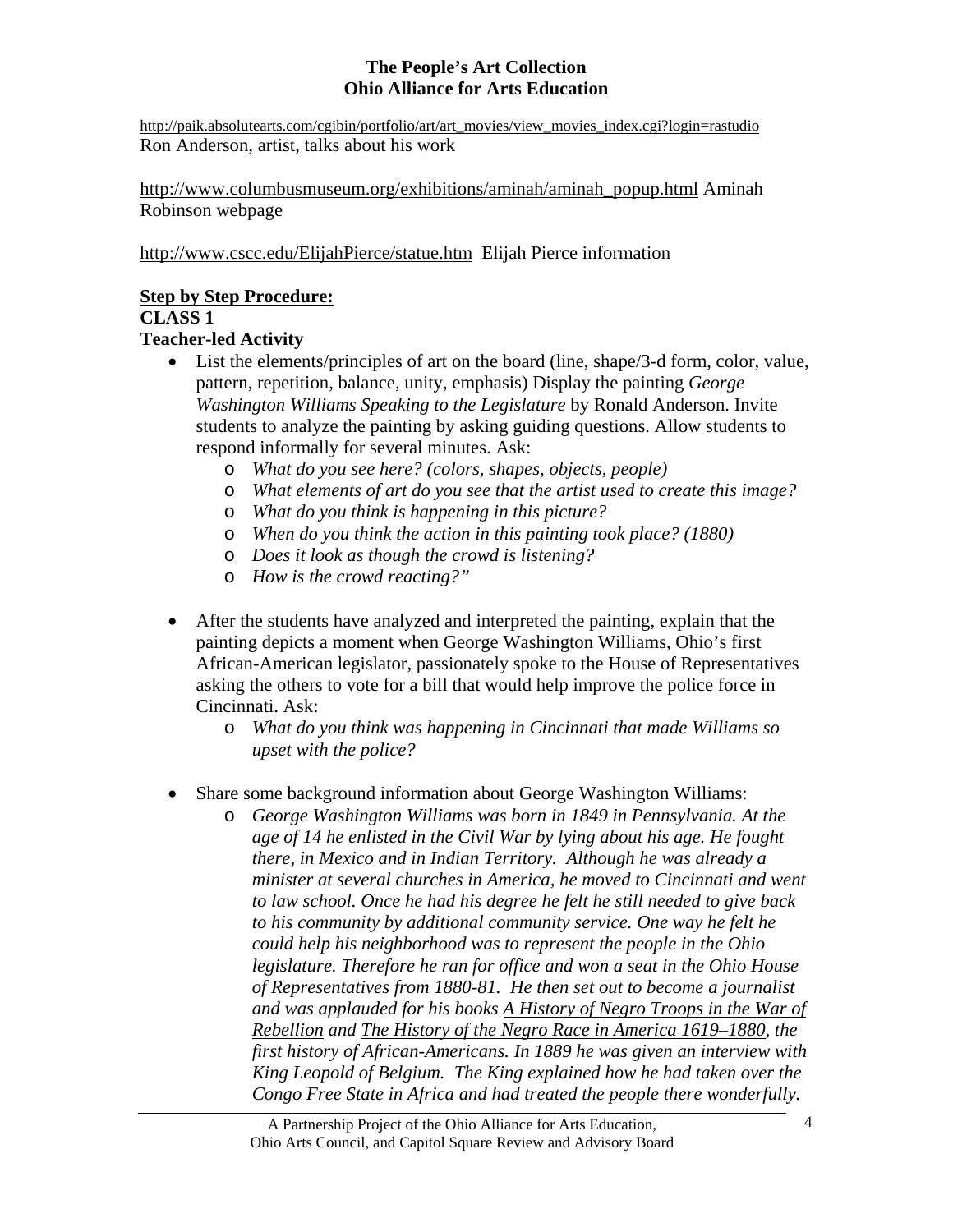*Mr. Williams questioned this and traveled to the state of Congo to investigate. George Washington Williams wrote a scathing report of the abuse he witnessed in a letter that was published in Belgium. He asked the King to correct the situation in the Congo. The world was shocked by Williams' report and expected Belgium to correct their manner of rule in the Congo. Sadly George Washington Williams died on his way home to America in 1891. Williams is also known as the person who invented "investigative journalism."* 

George Washington Williams. (2007, December 30). In *Wikipedia, The Free Encyclopedia*. Retrieved 04:35, January 2, 2008, from http://en.wikipedia.org/w/index.php?title=George\_Washington\_Williams&oldid=180980527

- Prepare students for writing a narrative based on the painting by asking:
	- o *What words could the main character in the front of the painting, George Washington Williams, be saying?*
	- o *What would make him a good orator?*
	- o *What persuasive arguments might Mr. Williams utter in his speech?*
	- o *How might he sway the crowd with his words, tone of voice and body language?*
	- o *What do you think the man with his hand on his neck might be thinking?*
	- o *What do you imagine the legislators were doing and saying before Williams spoke?*
	- o *What do you think the legislators might do and say after his speech?*
- Explain that, in small groups, they will be writing a narrative script and creating tableaus that tell a story about the painting. The script should include the moment pictured in this painting plus two other scenes. Tell the students that each group will perform their script with a narrator reading the story of the scenes and the rest of the students performing tableaus. Explain that their script must have vivid description and the tableaus should show dramatic action. Suggest that they may want to use some props or set pieces, such as a podium, for the tableaus. Ask the students to imagine scenes that they may want to use in their play. Help them get started by suggesting the following scene ideas:
	- o *Mr. Williams speaking with frustrated voters or with the Mayor of Cincinnati*
	- o *Mr. Williams writing his speech as he considered all the problems the police had*
	- o *The Cincinnati police discussing the problems*
	- o *Mr. Williams asking for time to speak to the legislature*
	- o *Mr. Williams practicing his speech.*
	- o *A group of Cincinnati citizens reacting to the speech*
	- o *Legislators discussing the merits of his proposal*
- Divide the class into groups. Ask each group to decide on three scenes having dramatic action. Give the groups the remaining time to write their narrative.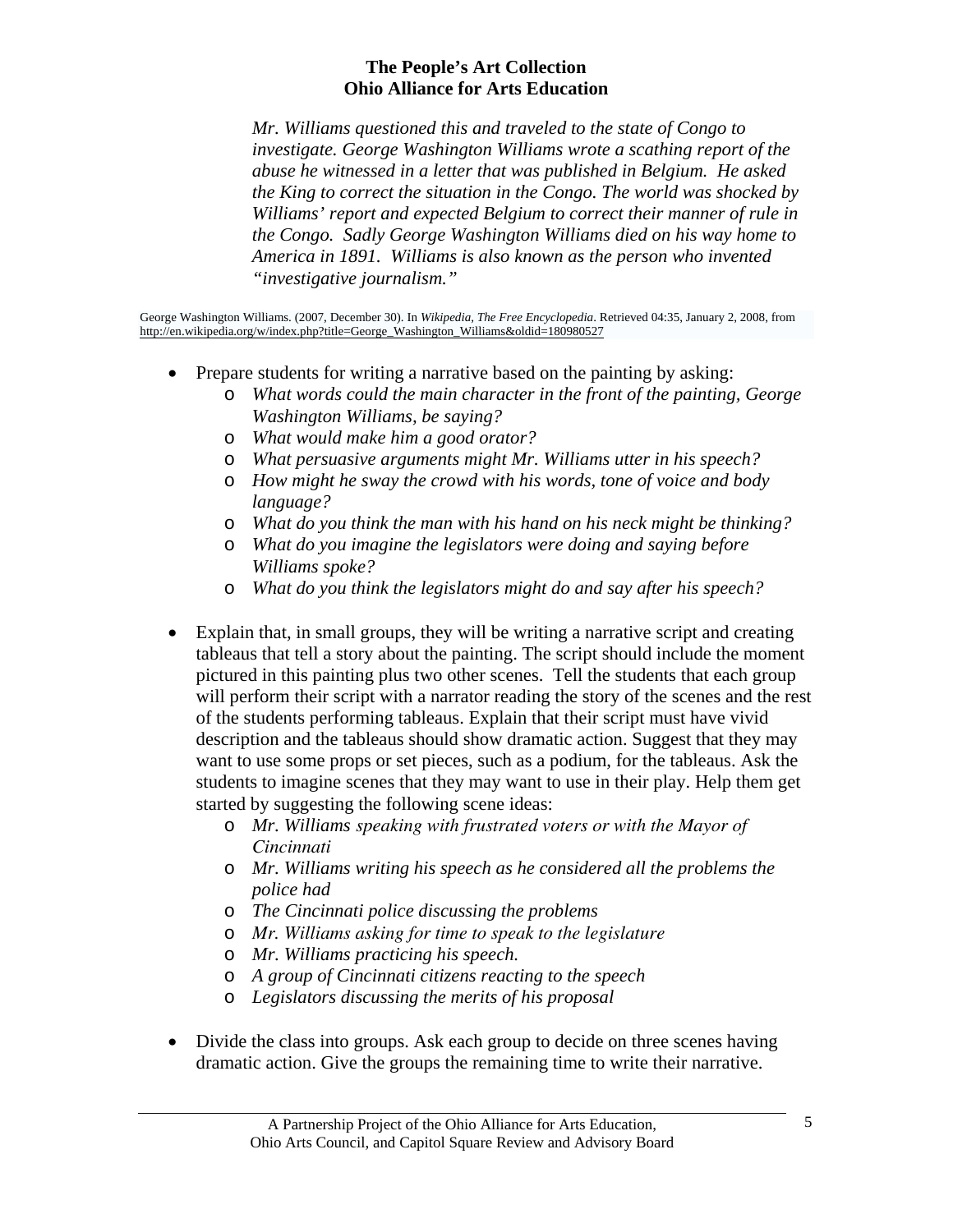## **CLASS 2**

• Ask students to get into their groups to write the narrative and rehearse their tableaus.

## **CLASS 3**

- Ask students to perform one group at a time. At the conclusion of each, ask the performers to regroup into their Williams painting tableau. Ask the students in the audience:
	- o *Does this tableau resemble the painting?*
- After the comparison, commend the audience for their great Art Detective work.

## **Closure:**

The teacher will review aloud with the students the events of Mr. Williams' life and how he helped change the world.

#### **Making Connections:**

**Art:** Ask students to create a collage of images and words representing the contributions of George Washington Williams.

**Drama:** Choose other paintings from the Statehouse collection and ask students to create tableaus of the scenes depicted.

**English/Language Arts:** Ask students to read biographies about other famous African-American, especially those who have lived in or impacted Ohio.

**Social Studies:** Ask students to draw a timeline to indicate significant dates and individuals in African American history, i.e. George Washington Carver, Sojourner Truth, Martin Luther King, etc. Include George Washington Williams in the timeline.

**Parent:** After a visit to the Ohio Statehouse, families might go to the nearby Columbus Museum of Art to view work by Aminah Brenda Lynn Robinson and Elijah Pierce, African-American artists from Columbus. Each of these artists felt strongly about their community and incorporated images of their neighborhoods in their work.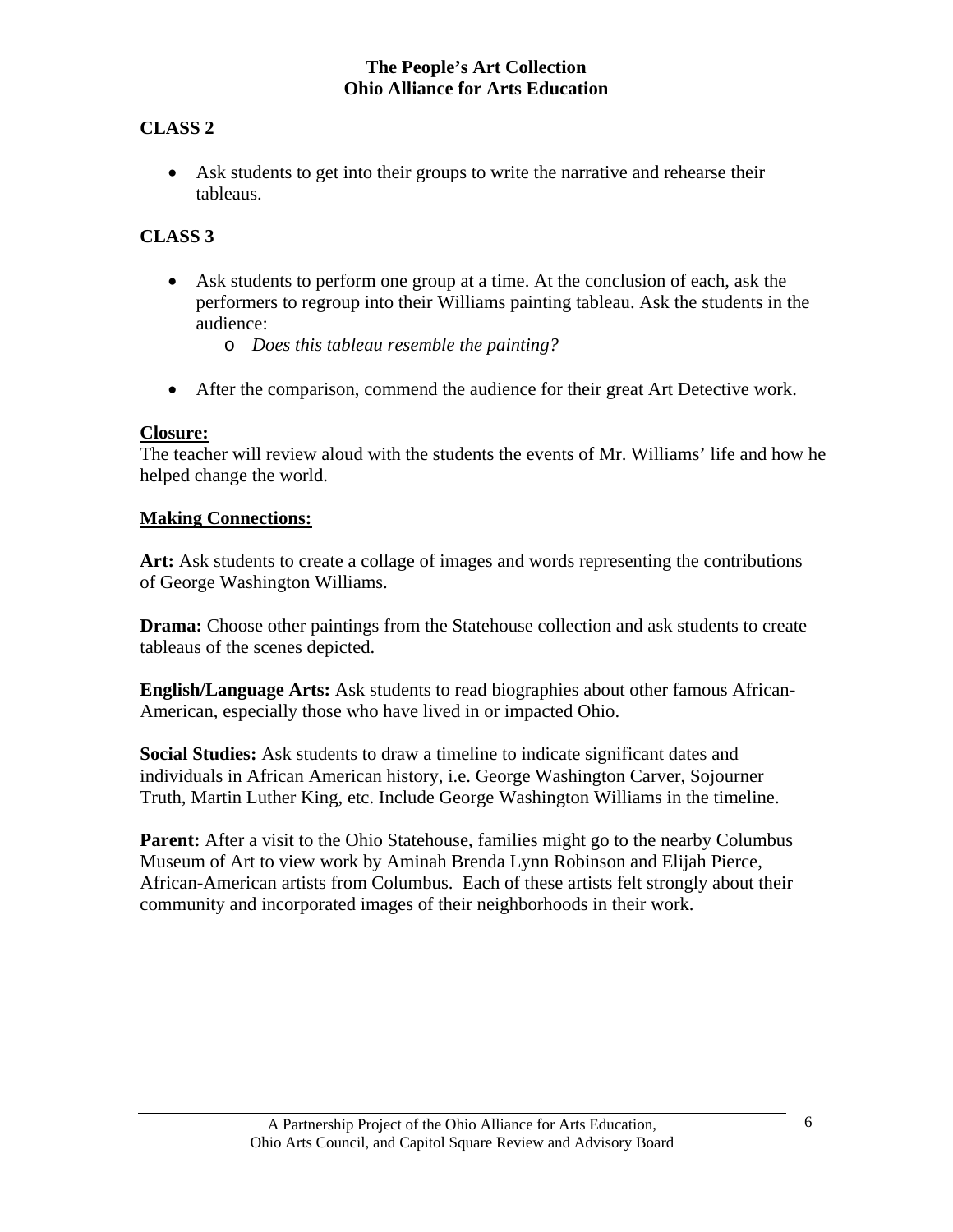## *George Washington Williams Ohio's First African-American Legislator*

# **Project Rubric**

**Student Name \_\_\_\_\_\_\_\_\_\_\_\_\_\_\_\_\_\_\_\_\_\_\_\_\_\_\_\_\_\_\_\_\_\_\_\_\_\_\_\_\_ Date \_\_\_\_\_\_\_\_\_\_\_\_\_** 

|                                                            | <b>Narrative</b>                                                                                                | <b>Tableaus</b>                                                                                                          | Cooperative<br><b>Skills</b>                                                                       |
|------------------------------------------------------------|-----------------------------------------------------------------------------------------------------------------|--------------------------------------------------------------------------------------------------------------------------|----------------------------------------------------------------------------------------------------|
| Drama Star                                                 | Provided a logical<br>sequence of scenes with<br>insightful descriptive<br>detail and vivid<br>language.        | <b>Presented tableaus</b><br>that showed<br>compelling dramatic<br>action.                                               | Used problem-<br>solving and<br>cooperative skills<br>with no noticeable<br>difficulty.            |
| <b>Drama</b><br><b>Professional</b><br>(Target for<br>All) | Provided a sequence of<br>scenes with descriptive<br>detail and lively<br>language.                             | <b>Presented tableaus</b><br>that showed engaging<br>dramatic action.                                                    | Used problem-<br>solving and<br>cooperative skills<br>with little noticeable<br>difficulty.        |
| <b>Drama</b><br><b>Apprentice</b>                          | Provided a somewhat<br>logical sequence of<br>scenes with some<br>descriptive detail and<br>lively language.    | <b>Presented tableaus</b><br>that showed relevant<br>dramatic action.                                                    | Used problem-<br>solving and<br>cooperative skills<br>with some<br>noticeable difficulty.          |
| <b>Drama</b><br><b>Beginner</b>                            | Provided an illogical<br>sequence of scenes<br>and/or had minimal<br>descriptive detail and<br>lively language. | <b>Presented tableaus</b><br>that showed general<br>dramatic action that<br>was not compelling,<br>engaging or relevant. | Used problem-<br>solving and<br>cooperative skills,<br>but with a lot of<br>noticeable difficulty. |

*Not scorable: Did not participate; did not provide a narrative; did not present a tableau; did not cooperate in group work*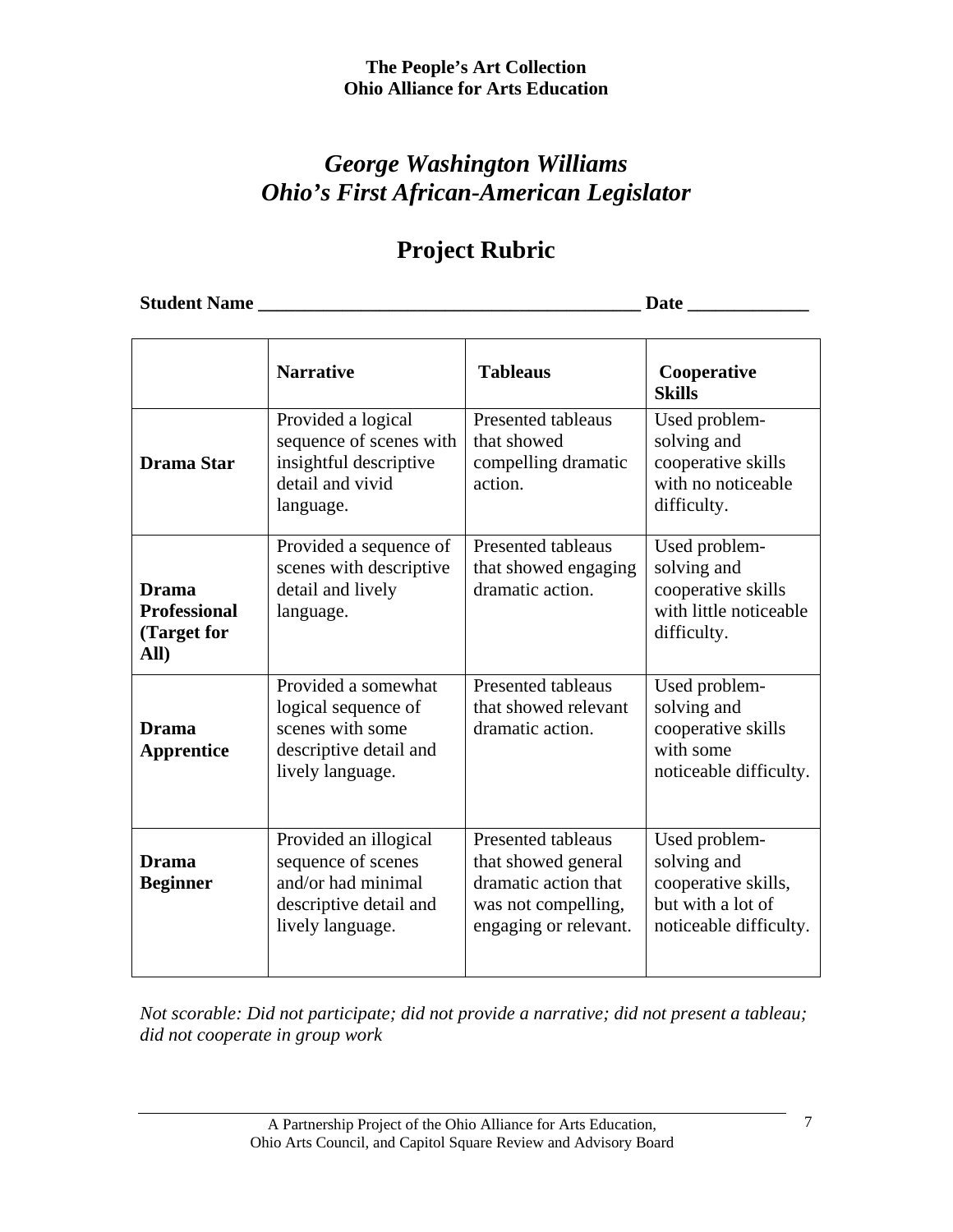## **Biography**

**George Washington Williams** (1849–1891), Civil War veteran, minister, politician, and historian. Born in Bedford Springs, Pennsylvania, to Thomas and Ellen Rouse Williams on 16 October 1849, George Williams was the oldest son of five siblings. Given the lack of educational opportunities for African Americans in western Pennsylvania, Williams received little formal schooling. In 1863, at the age of fourteen, he enlisted in the Union army. After leaving the army in 1868, Williams applied for admission and was accepted at Howard University in Washington, D.C., in 1869. He dropped out, however, and entered Wayland Seminary, also in Washington. In 1870 Williams entered Newton Theological Institution outside of Boston. Upon graduation from Newton, Williams was ordained and then offered the pastorate of a prominent African American congregation in Boston, the Twelfth Street Baptist Church, in 1875.

While pastor at Twelfth Street Baptist *Church*, Williams wrote a monograph, *History of the Twelfth Street Baptist Church*. He left the pastorate of Twelfth Street Baptist after a couple of months and returned to Washington to edit a journal, the *Commoner*. By December 1875 the journal was defunct. In 1876 Williams traveled to the Midwest to accept the pastorate of Union Baptist Church in Cincinnati, Ohio. In 1879 he was elected to the Ohio House of Representatives. At this juncture Williams embarked on the distinguishing task of his career—authorship of the first comprehensive history of African Americans, *History of the Negro Race in America from* 1619 to 1880 (1883).

Originally published in two volumes by G. P. Put-nam's Sons, Williams's *History of the Negro Race* in *America* offered an ably documented overview of African American history from its inception in Africa to the postbellum years following the Civil War. Favorably reviewed in both the African American and white press, these volumes established Williams as the foremost historian of the race. In 1887 he produced a monograph on African American participation in the Civil War, *History of the Negro Troops in the War of the Rebellion*. Despite these accomplishments Williams was unable to exclusively pursue one career. In 1881 he was admitted to the Ohio bar and to the Boston bar in 1883. In 1885 President Chester Arthur appointed Williams minister to Haiti. However, he was never allowed to officially assume the post by the incoming Democratic administration. Williams devoted the latter portion of his career to influencing Belgian policies in the Congo. While writing a lengthy monograph on Belgian abuses in the Congo, Williams succumbed to tuberculosis and pleurisy and died in Blackpool, England, on 2 August 1891.

Despite his varied careers, Williams's contributions to the field of historical literature were inestimable. He utilized objectivity in constructing his historical narratives and consulted with historians such as Justin Winsor and George Bancroft. A pioneer in the writing of revisionist history and oral history, the utilization of newspapers, and the collection and interpretation of primary material, William's work laid the ground, in style, presentation, and methodology for the burgeoning field of historical literature in the late nineteenth century.